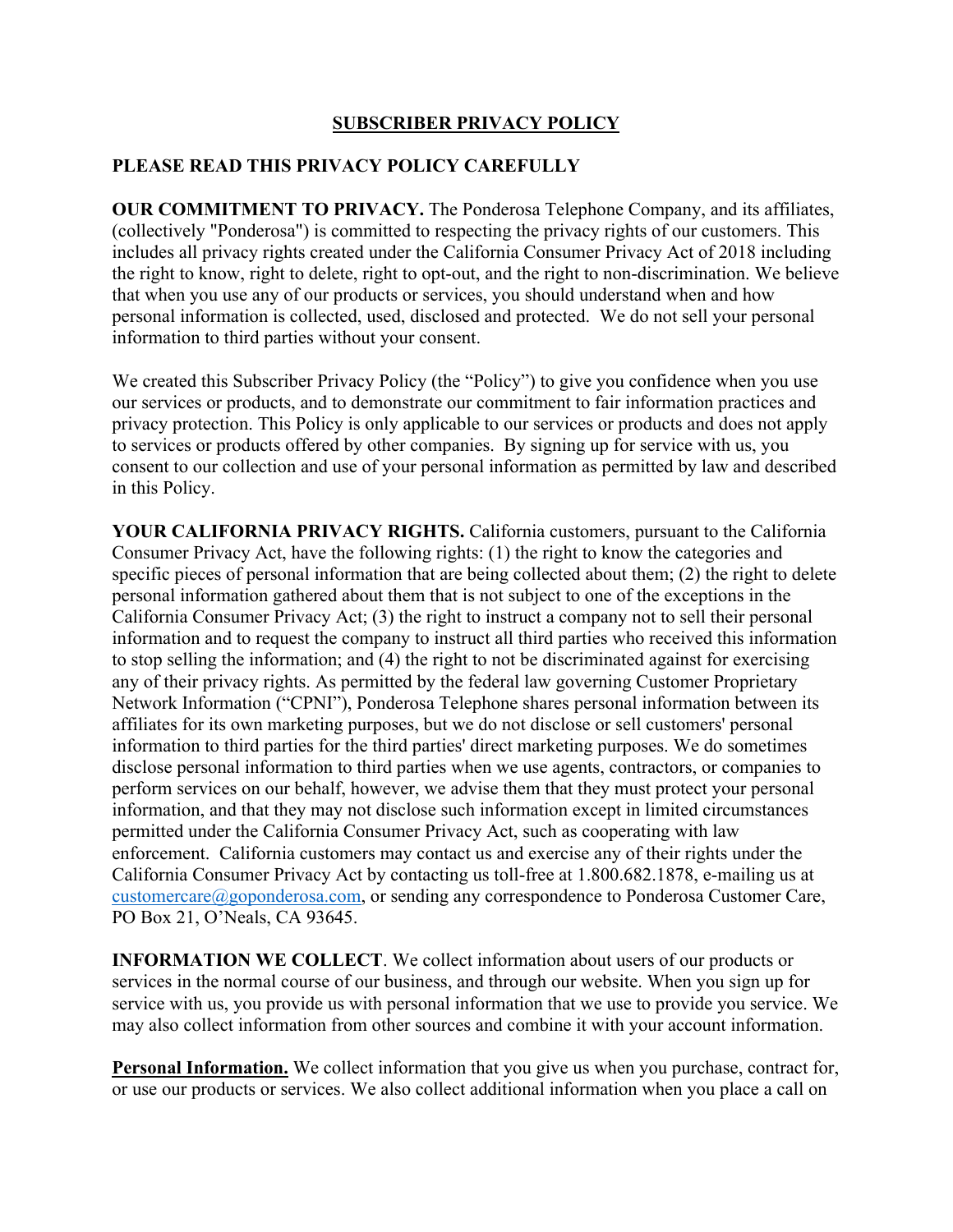your phone. This information is used for billing purposes so you can be appropriately charged (and, in some cases, to investigate fraudulent uses). For example, we may collect:

- Name
- Address
- E-mail address for contact purposes
- Social Security number
- Employer information
- Date of birth
- Driver's license number
- Telephone numbers
- Log information necessary for email server management
- For email addresses provided by Ponderosa, content of e-mail messages, and responses
- Log information necessary for Domain Name System server management
- Log information of authentication attempts and connected session information necessary for network and account security
- Log information necessary for web server management
- IP information necessary for network management
- Device information necessary for configuration and management of customer equipment
- Other personal information (e.g., answers to security questions) necessary for network and account security

**Website Information.** Our web servers automatically receive certain types of information when you use our websites, for example, your domain name and IP address(es), date and time of visits, the type of browser you use, the website from which your visit originated, page visits, time spent on web pages, and other similar website "traffic data." No personal information about you is revealed in this process. We do not set any personally identifiable information in cookies. We only use cookies to collect website usage information so that we can determine how to improve our websites, complete transactions you request, and track your selections in order to make appropriate recommendations about our products and services. You can generally choose whether to accept cookies by changing the settings on your website browser. However, if you choose to disable this function, your experience at our websites may be diminished and some features may not work as they were intended.

**Information from Other Sources.** We may obtain information about you from outside sources and add it or combine it with your account information. For example, we may receive credit information when you decide to subscribe to one of our services. We may also use marketing information from third parties to help us better serve you or inform you about other products or services. We sometimes receive updated delivery and address information from our shippers or similar sources. We also receive information from agents from whom you purchase our products and services. We do not sell any of this information to other companies; we use it for our own business and marketing purposes.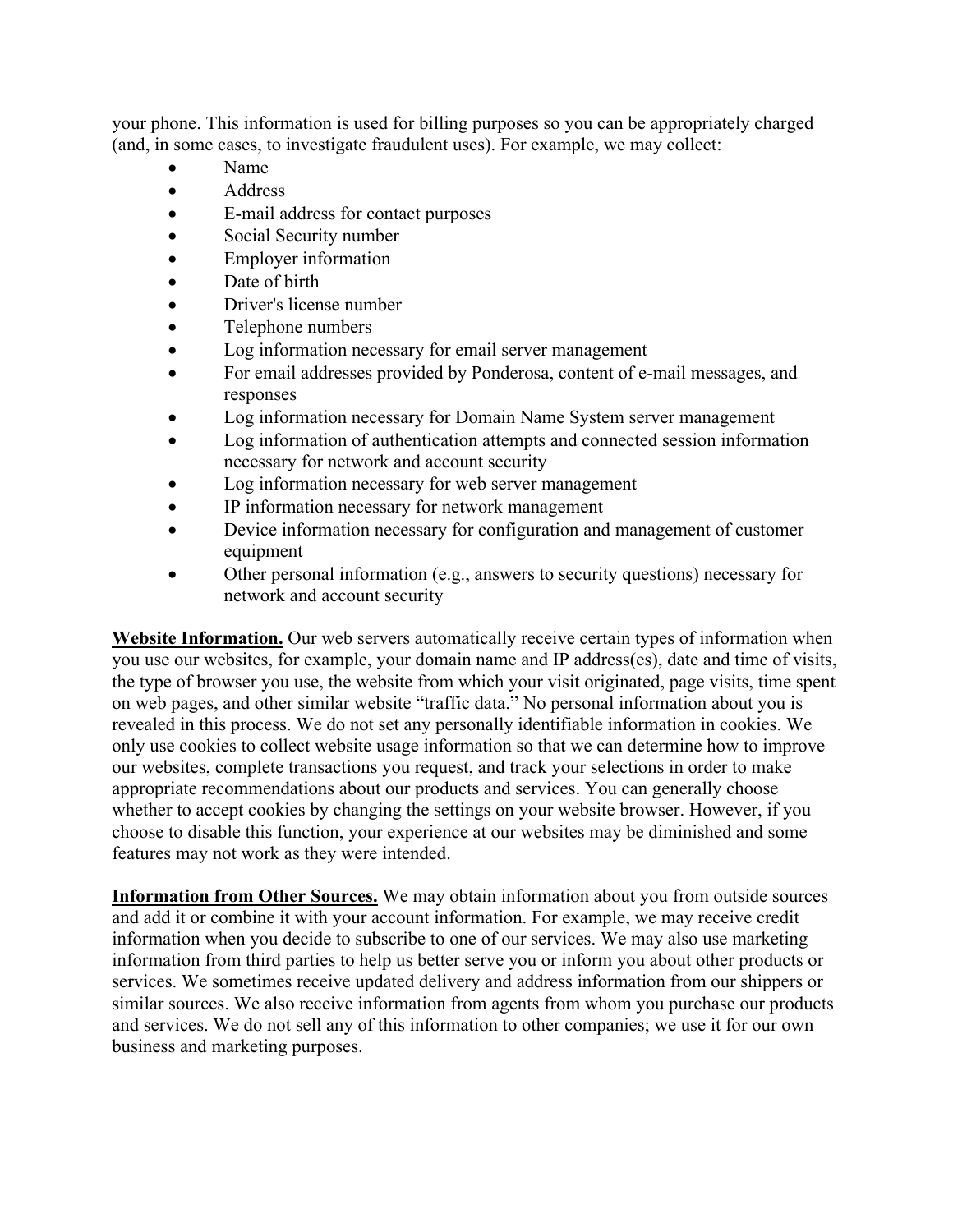**USE AND SHARING OF PERSONAL AND AGGREGATE INFORMATION.** We use your personal and website use information in order to provide optimal customer service, engage in our business activities, and inform you about other products or services.

**Use of Personal Information.** We do not sell your personal information to third parties without your consent. We may use your personal information to verify your identity, check your qualifications for services, or to follow up with transactions initiated on the Site. We may also use your contact information to send you additional information about our company. If, at any time, you do not wish to receive these communications, please let us know by calling us toll-free at 1.800.682.1878, e-mailing us at  $\frac{\text{customer}(\text{algeponderosa.com})}{\text{caption}}$  or sending any correspondence to Ponderosa Customer Care, PO Box 21, O'Neals, CA 93645. When we use other agents, contractors, or companies to perform services on our behalf, we advise them that they are to protect your confidential information, and not disclose such information except in limited circumstances permitted under the California Consumer Privacy Act such as cooperating with law enforcement.

**Use of Website Information.** We use aggregate information to analyze our Site traffic, but we do not examine this information for individually identifying information. We may use anonymous IP addresses to help diagnose problems with our server, administer our site, or display website content according to your preferences.

**Use of Information in Business Transfers.** Information about our users, including personal information, may be disclosed as part of any merger, acquisition, sale of company assets, or transition of service to another provider, as well as in the unlikely event of an insolvency, bankruptcy, or receivership in which personal information would be transferred as one of the business assets of the company.

**Use of Information to Protect Ponderosa and Others.** We will disclose personal information only if required to do so by law or in good-faith belief that we need to do so to: (1) conform or adhere to legal requirements; (2) comply with civil, criminal, or regulatory investigations; (3) protect and defend our rights or our property, or the users of the Site; (4) act in case of emergency to protect the safety of the public or users of the Site; and (5) provide information to consumer reporting agencies.

**CUSTOMER PROPRIETARY NETWORK INFORMATION (CPNI).** Under federal law, you have the right and we have the duty to ensure the confidentiality of information about your telephone usage, the types of services purchased, who you call, telephone usage, bill summary, and current charges. This information is sometimes referred to as "Customer Proprietary Network Information," or "CPNI." We do not disclose this information with outside affiliates other than our authorized agents. Before we share your CPNI information with any person or entity other than our authorized agents, we will first notify you of your rights under the law, describe how we intend to use the CPNI and give you the option to opt-out of such information usage.

**CHILDREN'S ONLINE PRIVACY PROTECTION ACT.** We understand and are committed to respecting the sensitive nature of children's privacy online. We recognize that many parents